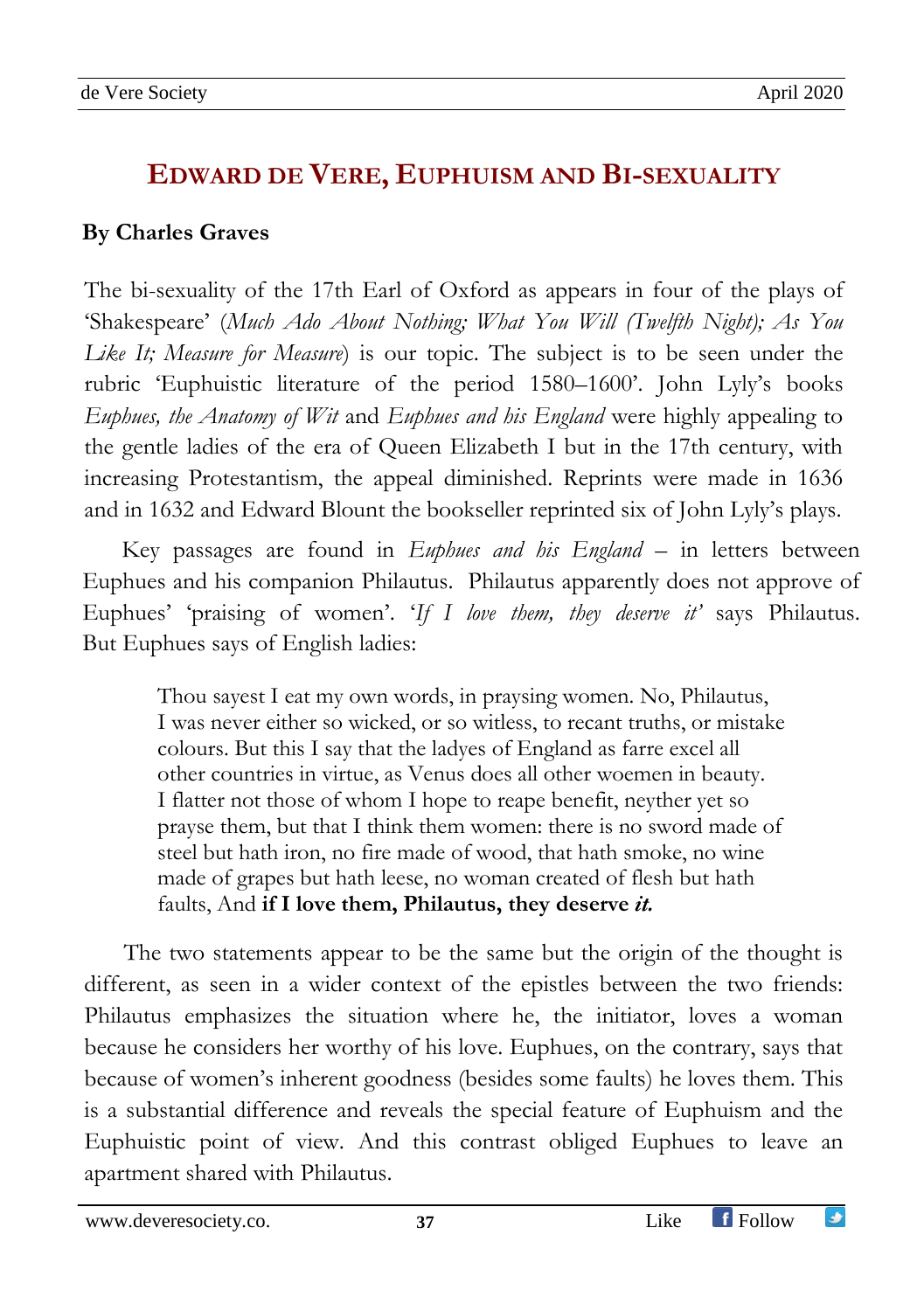In this context let us note that *Euphues and his England* was dedicated *to the Right Honorable my very good Lorde and Maister, Edward de Vere, Earle of Oxenforde, Viscount Bulbeck, Lord of Escales and Badlesmere, and Lord great Chamberlaine of England,… John Lyly wishes long lyfe, with increase of Honour.* 

As is known, John Lyly became the personal secretary of Edward de Vere, and his books and plays became very popular with the ladies of England. Apparently, following his second book, Euphues' view of women was not to the taste of his companion Philautus of Naples, and the two separated, which indirectly shows, perhaps, a difference of sexual orientation or, at least, differing views on male–female relations.

We shall see in the four plays the reflection of the views of the author on the role of women in society. In plays of 'Shakespeare' (i.e. Edward de Vere) the Euphuistic point of view becomes quite obvious. For each of the plays there are certain comparable and repeating aspects: (1) the frustration of heterosexual events such as a marriage between men and women; (2) an element or person which frustrates this happy end; (3) a bi-sexual element: either a boy–girl personality or several elements in characters exhibiting lack of heterosexuality; (4) a final resolution where one or several heterosexual couples marry; (5) this resolution effected mainly by women but with the help of men.

All these elements seem to be reflections upon Euphues' perspective upon women–men relations.

It is quite obvious from this data that the author of these works may be considered as a Euphuist which, historically-speaking, included Edward de Vere. We may define the Euphuistic view of men–women relations as follows: (1) men should not treat women as 'objects'; (2) women may take considerable initiative in relations with men; (3) women may solve difficult heterosexual and other social and family problems; (4) men may be privately interested in sexual relations with women (as Philautus, the friend of Euphues) but some men may not express this view in the same way (Euphues); (5) bi-sexual persons (i.e. boy– girls) can solve intersexual problems.

The plays, which in our view were penned by Edward de Vere, seem to illustrate that a bi-sexual perspective is the 'muse' behind their writing and playing. Of course, this is enhanced by the fact that 'St. Paul's Boys' and other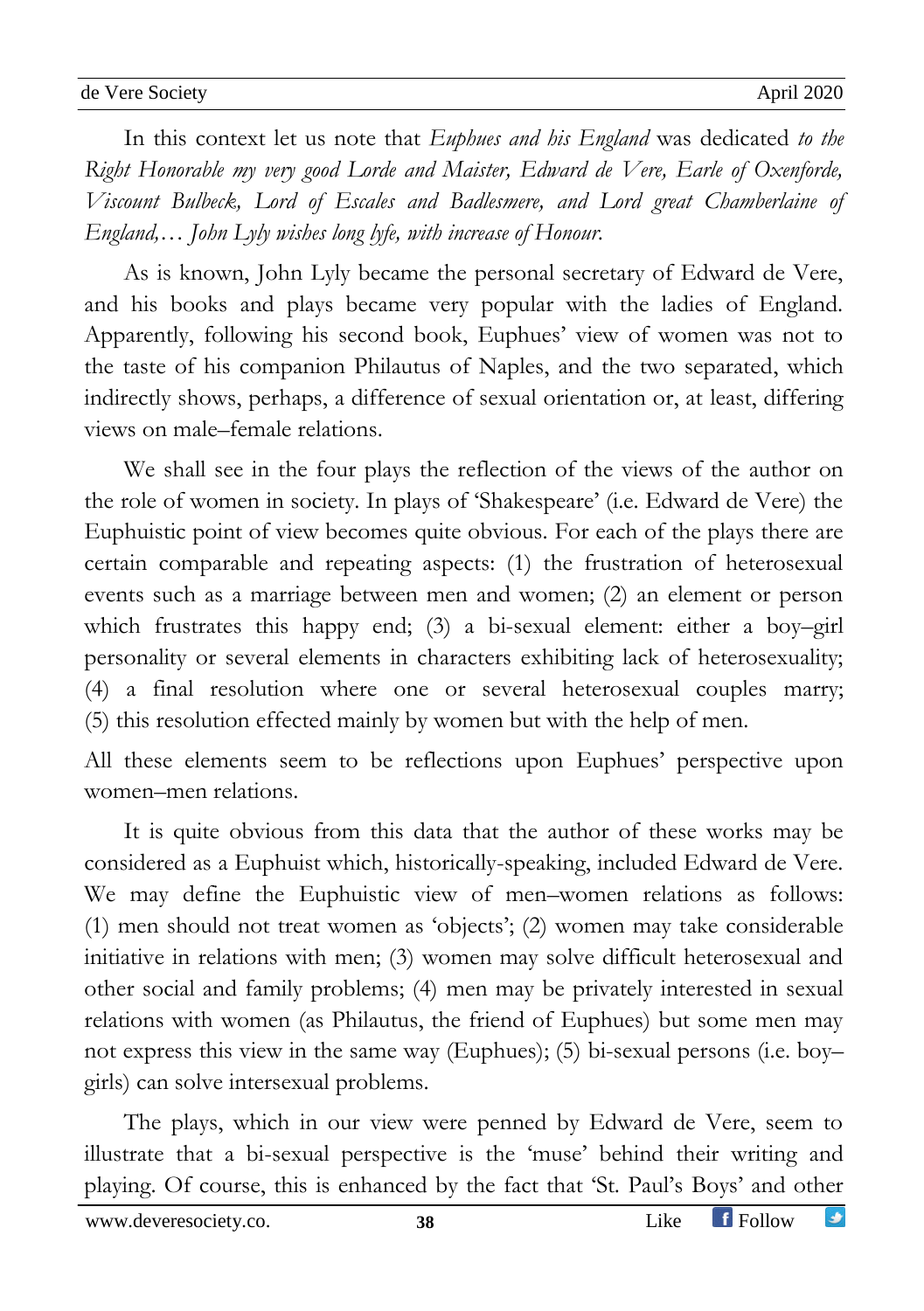such theatrical groups had boys playing the parts of women. The muse we are referring to was that noted in a number of sonnets written by 'Shakespeare' vis-à-vis a beloved 'boy–man'. This 'muse' was apparently a Euphuistic muse.

In *Much Ado about Nothing* the main issue is the accusation that Claudio's fiancé Hero has been unfaithful to him (a rumour started by henchmen of Don John). The main protagonists against this calumny was the semi-misanthrope Beatrice and she was helped by a semi-misogynist called Benedik. The main criticism of certain males in the play (Claudio and Don Pedro) is that they believed the calumny against Hero without any proof. Beatrice led the attack on this weakness in males. Benedik (a 'Benedictine monk' type) was not eager to marry his counterpart Beatrice and freely told this to his companions, but he supported Beatrice when she began her campaign against the misguided jealousy of Claudio. In this sense, Benedik was a Euphuist.

The method by which the calumny was unravelled and the action of the calumniator henchmen of Don John brought to light, was facilitated by a priest who convinced Hero's father and others that everyone should believe she had died as a result of the calumny against her. Claudio, when he learned that his jealously was at fault, agreed to marry Hero's cousin (daughter of Don Pedro's brother Antonio) in repentance. Of course, at the wedding day, he learns that Hero is alive and then he marries her, his original fiancée. Unexpectedly, Beatrice and Benedik marry. These two persons – who have shown no interest in marriage but who shared 'Euphuistic' views – do themselves love each other.

The bi-sexual element is veiled here, but the Euphuistic criticism of the limited sexual view of men regarding women is emphasized. Benedik may not be considered as bi-sexual – there are no indications of this in the play except that he is known as a soldier (mainly in the company of men) rather than as a courtier.

In *Twelfth Night, or What You Will* a 'bi-sexual personality' leads the actions i.e. Viola. Saved from shipwreck and finding herself in Illyria she finds employment with the Duke Orsino in the dress of a young man. She believes her brother Sebastian has perished in the shipwreck. Duke Orsino is in love with countess Olivia, but Olivia rejects him (supposedly because of respect for her brother who had recently died). But Viola (as Orsino's servant 'Cesario') falls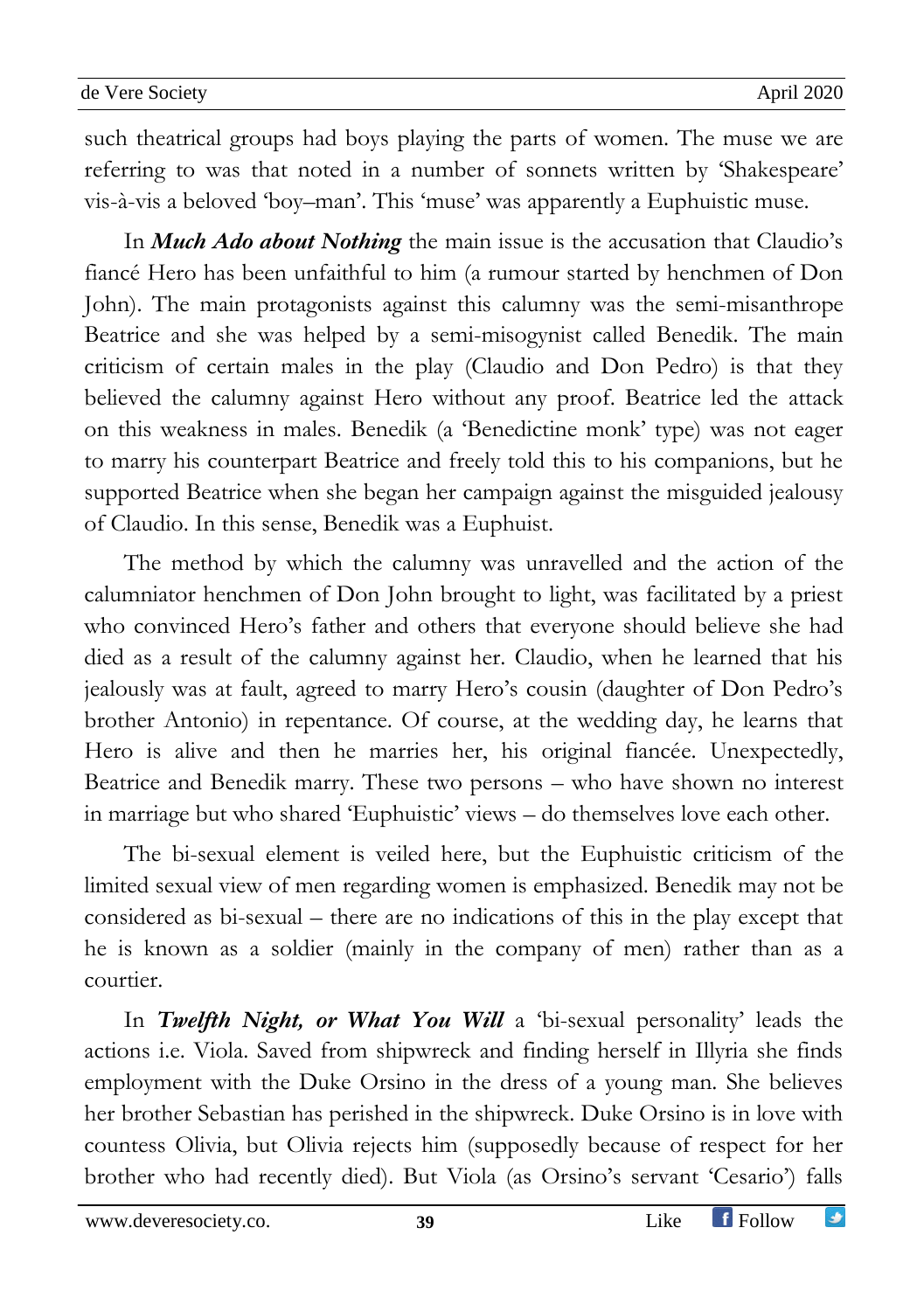in love with her employer Duke Orsino, whereas Olivia, receiving Viola–Cesario as a male emissary from Duke Orsino, falls in love with him as a man. So Viola as a woman but dressed as a man, loves a man (i.e. Orsino) and Olivia as a woman loves another woman (i.e. Viola) believing him to be a man. Does this make Orsino a 'gay' and Olivia a 'lesbian'?

Soon Sebastian (saved from shipwreck) appears on the scene and causes general confusion because Olivia thinks he is 'Cesario' (the supposed male sent to woo her on behalf of Orsino). The impediments against allowing heterosexuality to have its full sway over the characters is continued up to the end when, finally, Sebastian and Viola–Cesario are together in one scene and everyone understands that they are brother and sister. Viola's disguise is shed and the two couples (Duke Orsino–Viola) and (Olivia–Sebastian) are married.

What is the author doing in this play? The author manipulates the complications brought by doubts about the true sex of the players. But the barriers to understanding are being caused mainly by the artificial sex-change of Viola. Thus, she is the main producer of events rather than Duke Orsino or her brother Sebastian. They, at the end, follow men's natural sexual interests. But the manipulator is 'bi-sexual', i.e. Viola. At the end, Viola solves the main problem of the play – the fact that Duke Orsino cannot get Olivia's agreement to marry him. Perhaps Orsino is living under some misunderstanding about relations with women and this is shown when he, in the end, marries his servant Viola–Cesario rather than his favourite, the countess Olivia. Moreover, Olivia makes a mistake thinking Viola is a man when she was actually a woman. Thus, the only coherent character among all of them is Viola, who had 'changed her sex' for the practical reason of procuring employment (from Duke Orsino).

The author's 'muse' has produced this play with bi-sexual manipulation, but the result is good, heterosexual, marriages. The atmosphere is 'Euphuistic' in that men's sexuality is frustrated until bi-sexuality leads them to real heterosexuality. Viola leads Olivia to genuine heterosexuality, i.e. Olivia's newly found heterosexual love for Sebastian, Viola's saved-from-shipwreck brother. Thus a 'bi-sexual' muse has created a very nice play for viewers who mainly prize heterosexuality.

## www.deveresociety.co. **40** Like Follow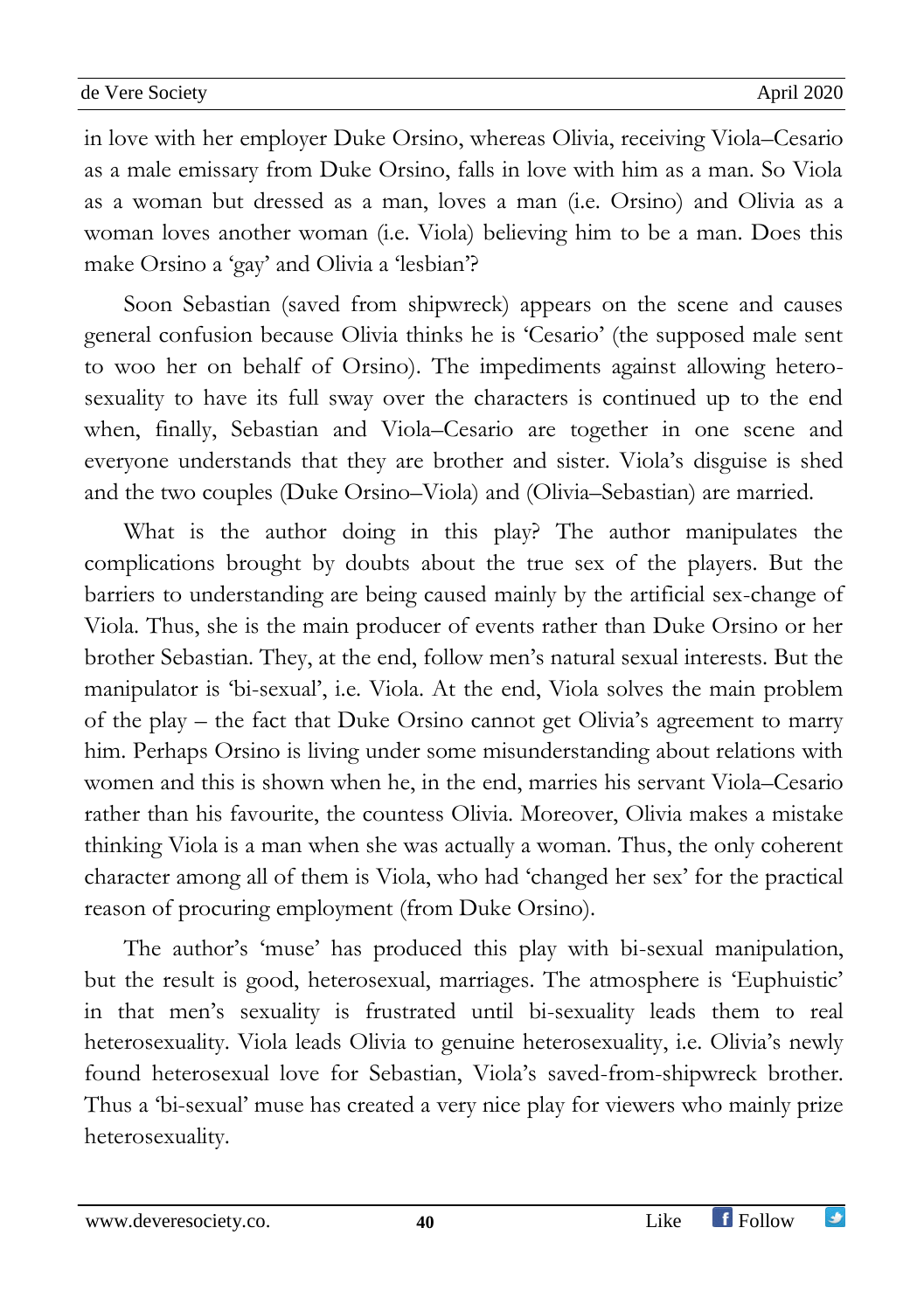*As You Like It* has a woman manipulator in the person of Ganymede/ Rosalind, a girl–man. The daughter of exiled Duke Senior, she goes into exile in the Ardennes area of France in order to save her life from Duke Frederick, the usurper duke. Duke Frederick's daughter also exiles herself in the person of Ganymede's sister 'Aliena'. The issue is whether Ganymede/Rosalind will marry Orlando (who also has been exiled by Duke Fredrick because Orlando's older brother Oliver convinced the duke to do it – in order to save the whole family inheritance for himself). But then, even Oliver is exiled because of the Duke's suspicions about his family loyalty in general.

What makes a marriage between Ganymede/Rosalind and Orlando problematic is that the former is in disguise as a young man (Ganymede) and is not the young woman Rosalind whom Orlando fell in love with. He saw her first during a wrestling match he had with Duke Frederick's wrestler Charles.

'Ganymede' was a Greek mythical personality, a boy who was Zeus' cupbearer and who shared his bed – hence the symbol of homosexual love. So Ganymede/Rosalind, a bi-sexual, is the main, but really female, agent in what happens in the Ardennes forest. One of the rural, forest dwellers she meets is a woman called Phoebe whose unhappy suitor is Silvius. Phoebe, instead of accepting Silvius as husband, falls in love with Ganymede/Rosalind, thinking she is a man. But Ganymede wants to marry Orlando and to oblige Phoebe to accept Silvius as husband. Phoebe refuses, still in love with Ganymede.

Oliver (the older brother of Orlando) appears on the scene and informs Ganymede and Aliena that he also has been exiled and that his brother, although wounded in a battle with a lion, is recuperating in the exiled Duke Senior's company. Olivier falls in love with Aliena, Ganymede's companion (daughter of usurper Duke Frederick). Meanwhile, Touchstone, Aliena's father's jester, has accompanied Ganymede and Aliena into exile, and he loves Audrey, a local Ardennes woman and is trying to get her away from farmer William, a local boy.

So, all the potentially heterosexual 'affairs' are taking place in the Ardennes (as happened in the Euphuist Thomas Lodge's earlier play called *Rosalynde*), but none have the possibility of success (which will only happen at the end when Ganymede/Rosalind sheds her disguise). But the story is prolonged because the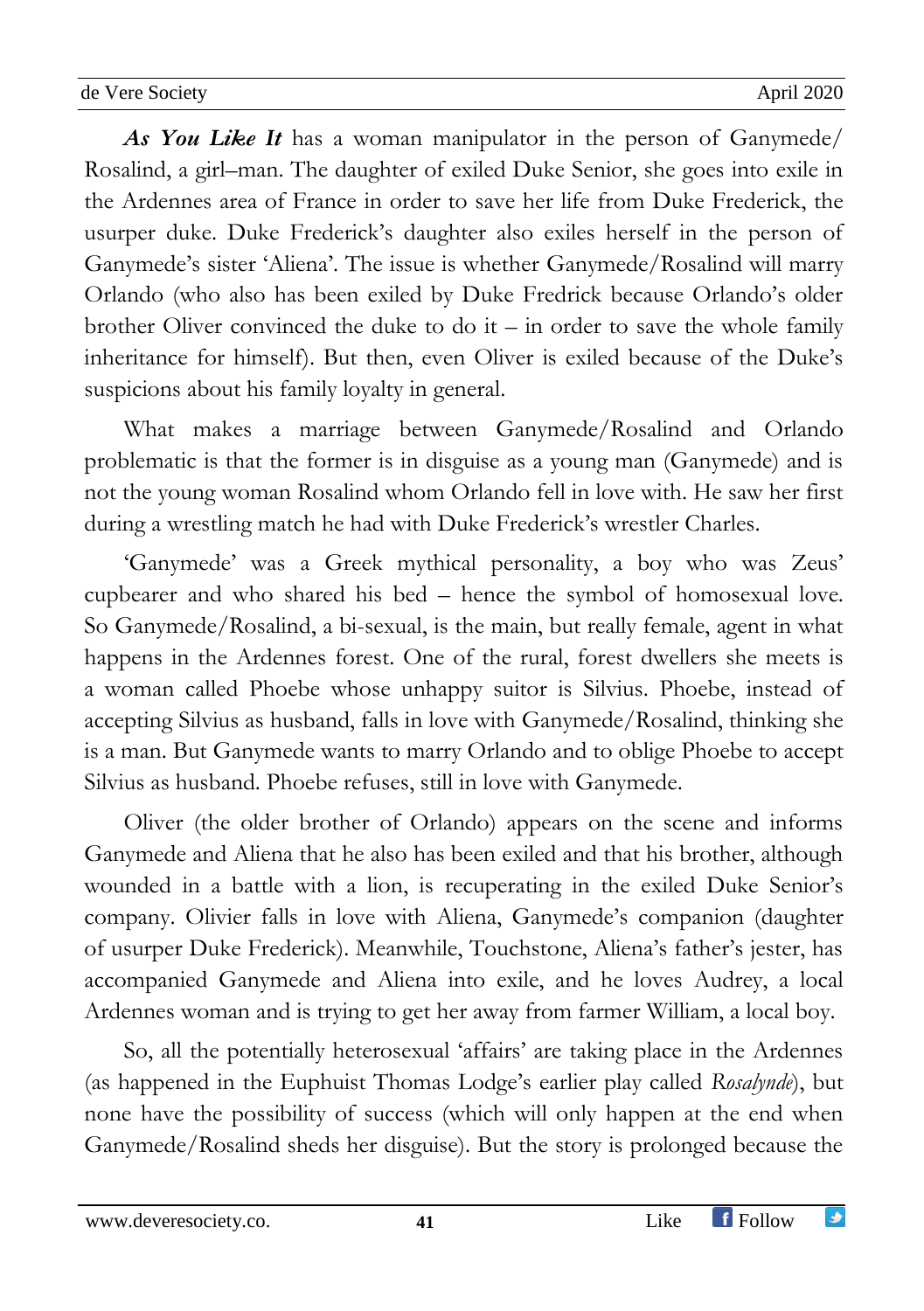main character keeps this disguise (as did Viola in *Twelfth Night*). All the men, therefore, are dependent upon her 'bi-sexual' manipulation of events.

When all is brought before the exiled Duke, the frustrated heterosexuality is resolved and, in the meantime, the exiled duke's brother, the usurper Duke Frederick, has repented of his injustice and given the kingdom back to the exiled Duke Senior. The final act shows *Hymen* (the Greek mythological god of heterosexual marriage) entering upon the scene and this boy player (manager of women's chastity and marriage) together with Ganymede (a male obscuring, in this particular drama, the woman Rosalind) together solve the problems related to four heterosexual-oriented marriages.

The males in this play were not able to bring about this happy end. The main person to solve both the exile and also a normal heterosexuality was Rosalind disguised as Ganymede. In typical Euphuistic style, Ganymede and Hymen (both bi-sexual-oriented characters) solve heterosexual problems and the following persons are married: Rosalind–Orlando; Aliena–Oliver; Phoebe– Silvius; and Touchstone–Audrey.

The only discordant note is played by Jaques, an ally of the Duke Senior in exile, who dislikes certain aspects of human society (e.g. hunting deer). The wounded deer is typical of Jaques' view of the world and fully symbolizes a certain Euphuistic element. At the end of John Lyly's book (*Euphues and his England*), Euphues returns to Greece (his native land) and retreats into a cave called Silixendra in order to meditate. In 1587 Thomas Lodge (author of *Rosalynde*) published the book *Euphues' Golden Legacy found after his death in his cell at Silixendra.* And based upon Lodge's book *Rosalynde*, Edward de Vere (as 'Shakespeare') had penned *As You Like It.* Here is a history of Euphues through the 'Euphuist' Thomas Lodge and through the Euphuist Edward de Vere.

One of the great proofs that Edward de Vere wrote 'Shakespeare's' works is that it was the 17th Earl of Oxford who was known as a 'Euphuist' poet, whereas William Shakespeare was not so considered among the poets of the late 16th century.

*Measure for Measure* is one of the most 'sexually-oriented' plays of 'Shakespeare'. Claudio is condemned for execution in Vienna for having got his fiancée Julietta with child before their official marriage. The story plays out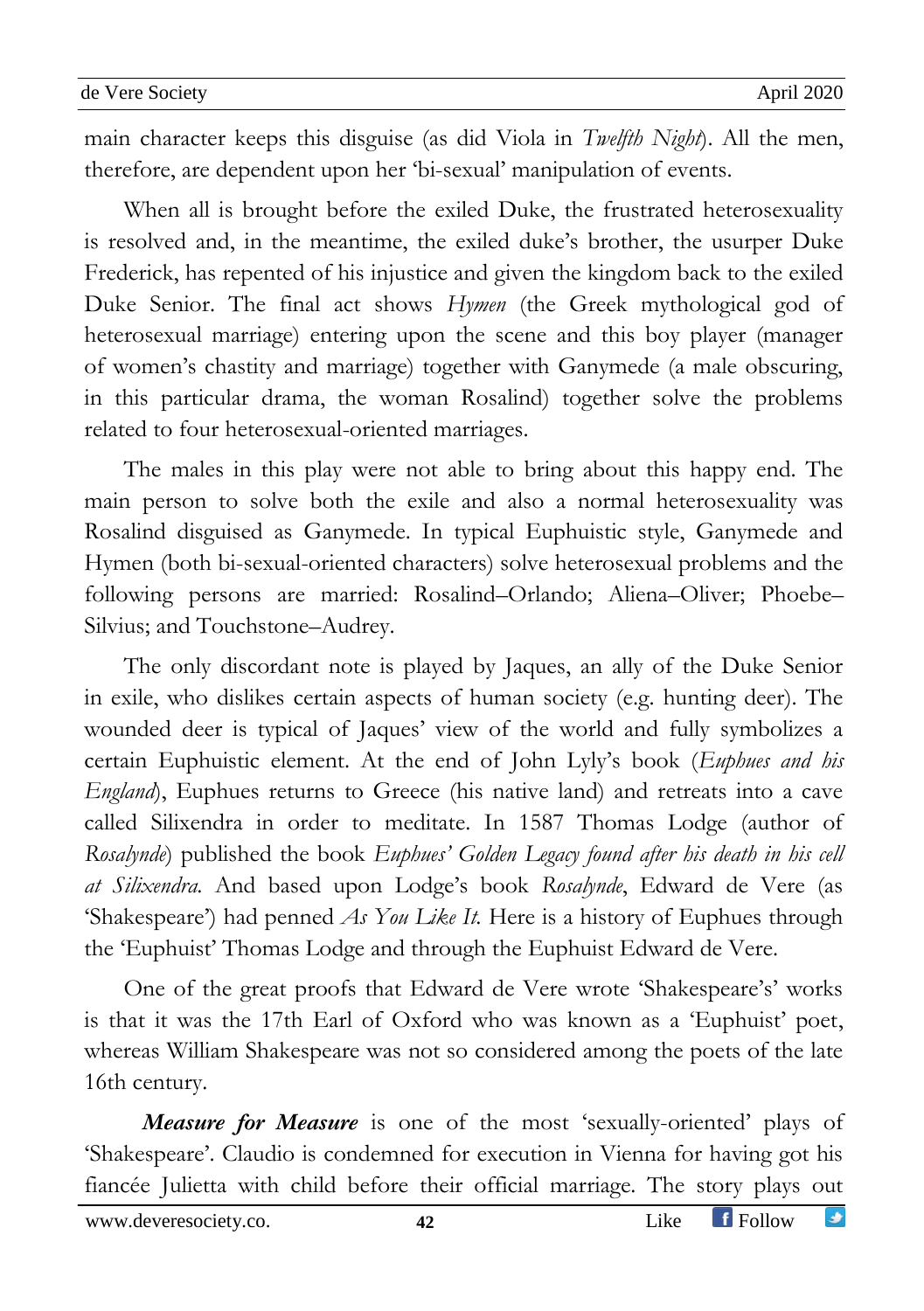against a background of the government's concern over the expansion of brothels in the city. Each of the male characters is involved, either in using the brothels, or attempting to limit their use: liberal expressions of men's needs, against complications of the authorities' dealing with the issue of sexuality.

In such a situation Edward de Vere's Euphuistic orientation is given a chance to help solve the problems. The character chosen to solve Claudio's serious problem of being executed was his sister Isabel. She is encouraged to contact a ruler called Angelo and to appeal for mercy regarding her brother and to avoid his death. But Angelo is only a temporary ruler, a deputy of Duke Vincentio who has decided to take a holiday from his responsibilities as chief executive of the city – remaining, however, secretly in touch through disguising himself as a friar. Angelo had decided he would not marry his fiancée Mariana and left her because her dowry did not reach him because of a shipwreck of her father. This Angelo become an extreme exponent of sexual regularity and he confirmed the execution of Claudio (in spite of Isabel's plea). When Isabel continued her demand to Angelo, the latter asked for a sexual relation to her as the price of his mercy vis-à-vis her brother.

The Duke (as a friar) tried to solve this problem of Isabel's chastity – she was planning to enter a convent and be a nun. The plan was to substitute Mariana (Angelo's repudiated fiancée) for Isabela in Angelo's bed, thus saving Isabel's chastity and obliging Angelo to marry his onetime fiancée.

The Duke finally returns to Vienna publicly and tells Isabel she is to appear before him with a petition concerning Angelo's proposition about her giving him sexual favours in return for the annulation of the execution of her brother.

Through this petition, Isabella's brother is saved, Angelo is obliged to marry Mariana, the Duke proposes marriage to Isabella, and a well-known gentleman of Vienna, Lucio (who was accustomed to visit the brothels, and got a child by one of the ladies there) was forced to marry the lady. Four heterosexual marriages resulted from the actions of Isabella and the Duke (as friar).

The use of brothels in the city is the main sociological event, and the different elements in the city have their particular views about this. Claudio has begotten a child outside of marriage. His sister looks forward to becoming a nun. Lucio, a gentleman, is a proponent of the use of brothels. The Duke is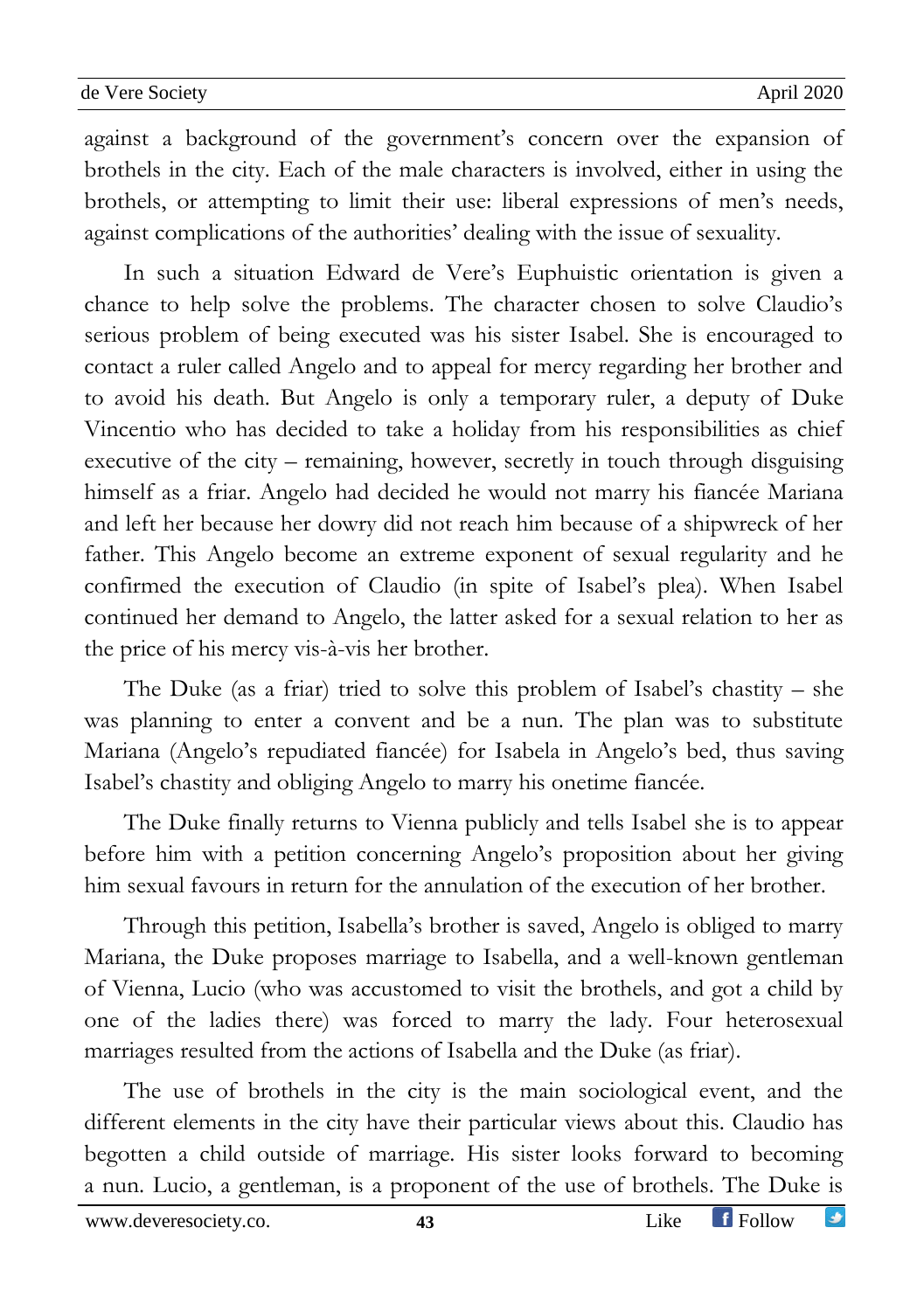unmarried and generally concerned about the morals of his people. Angelo has rejected his fiancée because she did not bring the dowry. Public officials are ambivalent about the brothel-keepers and pimps and are generally tolerant. Thus, a question: what to do about the human sexuality which seems to be ruling the city? A Euphuistic view on this is quite clear: the sexuality is acceptable, but it should be channelled in socially and morally acceptable ways, i.e. in marriage. But two of the main characters, both males, do not follow this. Angelo has repudiated his fiancée and the Duke is not married. The population, as a whole, deviates into various forms: a nunnery for Isabel, a marriage for Claudio, brothels for Lucio.

The 'ideal', however, becomes clear by the end of the story  $-$  it is the preservation of women's projects wherever possible: Isabella's chastity, Juliet's marriage with Claudio, Marian's marriage with Angelo. Isabel eventually agrees to marry Duke Vincentio; Lucio is obliged to marry the woman of the brothel who had his child. In general, men's and women's heterosexuality is accepted as norms, yet the more important 'moral of the story' is that women's rights (both inside or outside of marriage) must be respected. The ideal of Euphues, although perhaps contrary to that of Philautus, his Neapolitan friend, is dominant. Women are not to be considered 'as objects' but as persons with souls and independent concepts.

Cheryl Eagan-Donovan has illustrated the bi-sexuality of Edward de Vere in her film *Nothing is Truer than Truth*, shown to the De Vere Society in London in 2019. And this bi-sexuality of the 17th Earl of Oxford is demonstrated in the major comedies as discussed above. It was often the 'bi-sexuality' of some characters which led other characters to the happy heterosexual endings of the plays. In this respect we may also investigate the 'Shakespeare' tragedies to see the major role of women in these. The tragedies usually occur where men's failures bring about the tragic end (cf. Othello, Macbeth, King Lear, Hamlet).

The above four comic plays seem to be Euphuistic in nature and this is an additional proof that they were written by a colleague of John Lyly, Thomas Lodge, Robert Greene – i.e. by the 17th Earl of Oxford and not William Shakespeare. A presumedly bi-sexual person (Edward de Vere) used a 'muse' to create personalities in plays and these 'bi-sexual persons' – through disguises –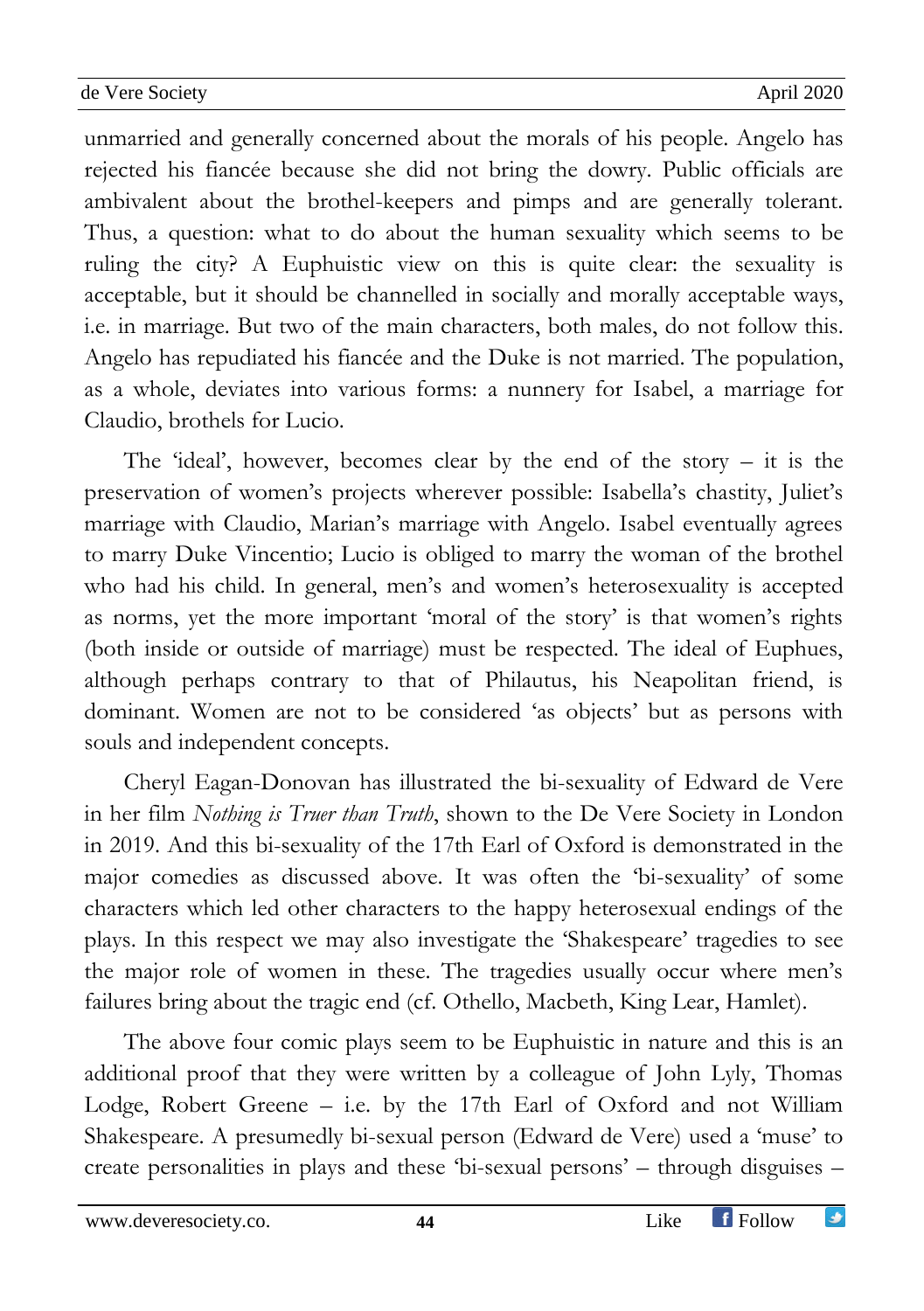develop the plots. Two of the women were disguised as men (Viola and Ganymede), and four of them were avoiding marriage (Beatrice and Benedik – whom friends thought would eventually marry – and the Duke and Isabel), thus the major actors were, in the beginning, not heterosexually presented. The disguises were not meant to discount marriage, but it appears that the author considered that disguise is a normal part of life and he is interested to see how strange actions devolving from the disguises influence 'the normal state of affairs'. In Edward de Vere's case his use of such characters has been successful in keeping the hearers' and viewers' attention because unusual sexual orientation is a challenge to 'normal' heterosexuality.

**In conclusion,** with *Much Ado About Nothing*, sexuality is not so important as it seems. What is more important is how you handle it, e.g. Claudio's approach was wrong. Beatrice's approach, although strange, was more helpful than the men's, and Benedik followed her.

In *Twelfth Night, or As You Will* love relations are very complicated – as seen in the example of Olivia and Duke Orsino: How to resolve this? The bi-sexuality of Viola is the answer. Viola appears as a young man attracting both women (Olivia) and men (Orsino); Sebastian, her brother, helps her in this and finally at least three marriages ensue (including Sir Toby Belch and Maria's). Malvolio doesn't marry because his attitude is quite obviously much too self-centred.

In *As You Like It* sexual relationships are important but this can be expressed bi-sexually for a time. Bi-sexuality is an important element in life and recognition of it can solve certain problems, for example, exile.

In *Measure for Measure* the 'ideal' of sexual relationships is that the ideals of women must be respected, even in a licentious city of brothels such as was Vienna in the play.

In essence, what was really important for Edward de Vere was romantic 'love' as in Dante. Women become an 'ideal'. Of course, if bi-sexuality is a 'halfwomanish' phenomenon, the rights of the woman would be very important for a bi-sexual personality.

Several authors both in the 16th century and today, consider that the character 'Euphues' was based upon the person of Edward de Vere himself.